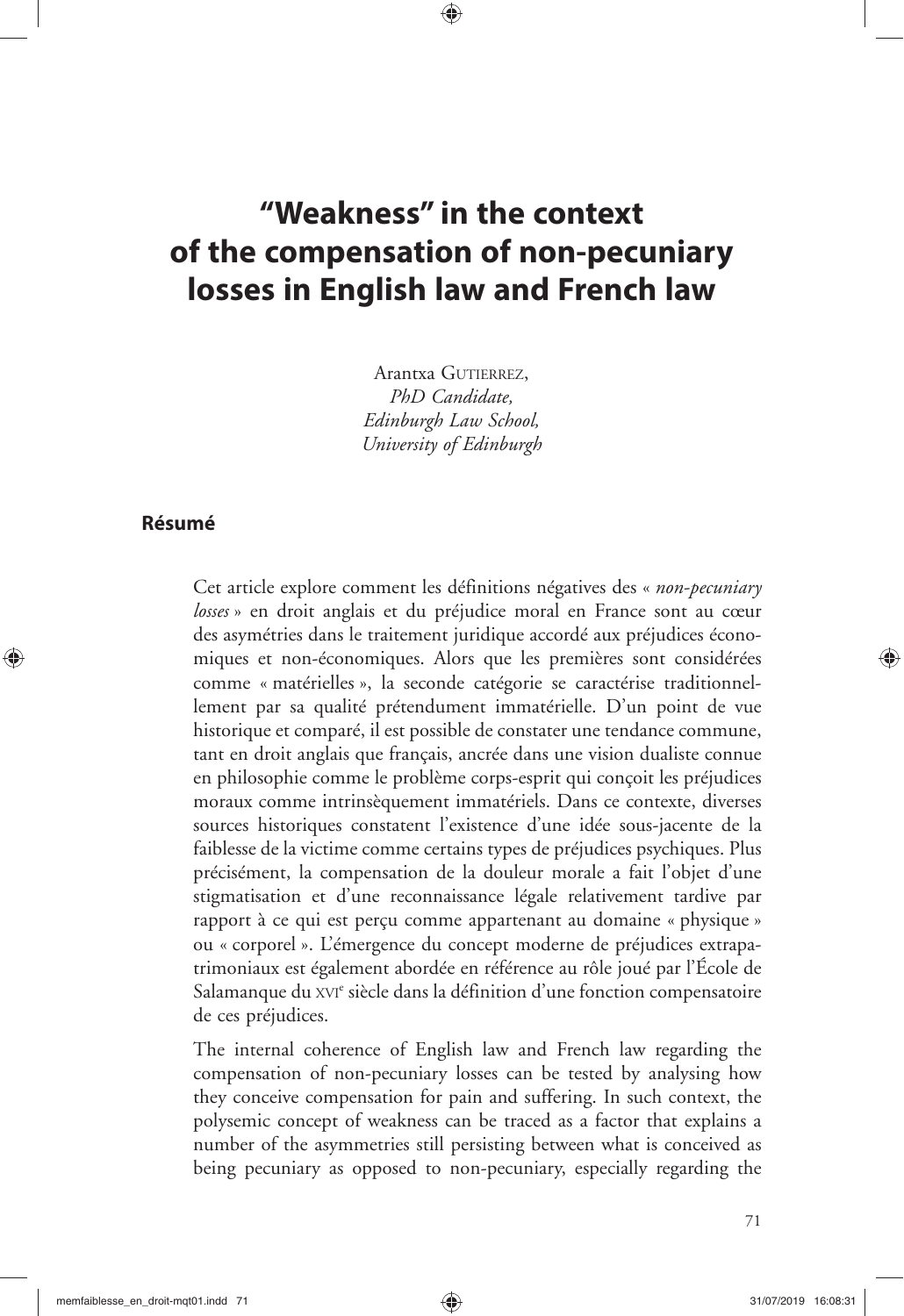legal regime governing some physical injuries, on one hand, and mental distress, on the other. In this presentation a general overview of the distinction between pecuniary and non-pecuniary will be outlined, to then move to a brief overview of the historical sources which explain how the law arrived at its current position, from a comparative perspective. It will be argued that there are a number of areas where incoherence still persists in the legal sphere, both in English law and French law, for reasons overcome long ago in other areas of knowledge such as Philosophy of the Mind and Cognitive Sciences.

⊕

#### **The summa divisio between pecuniary and non-pecuniary losses**

Generally speaking, negative definitions of non-pecuniary losses and *dommage moral* dominate the landscape not only in England and France, but also in many other countries. In part, such an approach may be appealing for the simple reason that it avoids addressing some complex questions. When a legal system such as the French contraposes *dommage matériel* and *dommage moral*, or English law divides losses between pecuniary and non-pecuniary, a certain symmetry is implied. It would seem as if they are two manifestations of a more general and unitary concept of *dommage* or loss. Yet defining one only by reference to the other produces a misbalance. The problem of such an approach is that it usually results in a mere enumeration of examples of non-pecuniary losses and the effort of providing a definition is soon abandoned.

Sometimes non-pecuniary losses are characterised as those infringements which do not represent an encroachment on the person's financial or material assets, such as physical pain or injury to feelings<sup>1</sup>. As it can be seen, the dichotomy is presented as an opposition between losses that affect material or financial assets and losses regarded as immaterial and non-financial, which is also a fairly common characterisation in French legal doctrine<sup>2</sup>. This labelling is problematic since there are cases when pecuniary losses can be immaterial such as pure economic losses, and *vice versa*, cases of material yet non-pecuniary losses as for example in personal injury claims. In other occasions, it is said that non-pecuniary losses are different from pecuniary losses because the sum awarded as compensation cannot be the precise equivalent of the loss<sup>3</sup>. Again, here it is

◈

<sup>1.</sup> J. Edelman, J. Varuhas et S. Colton (dir.), *McGregor on Damages*, 20<sup>th</sup> ed., Sweet & Maxwell, 2018, para 2-001.

<sup>2.</sup> G. Viney, P. Jourdain et S. Carval, L*es conditions de la responsabilité. Traité de droit civil*, 2013, 4<sup>th</sup> ed., LGDJ, para. 254.

<sup>3.</sup> M. Jones and others (eds), *Clerk & Lindsell on Torts, 21st* ed., Sweet & Maxwell, 2014, para. 28-54; R. Mulheron, *Principles of tort law*, Cambridge University Press, 2016, p. 549. In the French context this can be seen, among others, in: H. Mazeaud, L. Mazeaud, J. Mazeaud & F. Chabas, *Leçons de droit civil. Tome 2, premier volume,*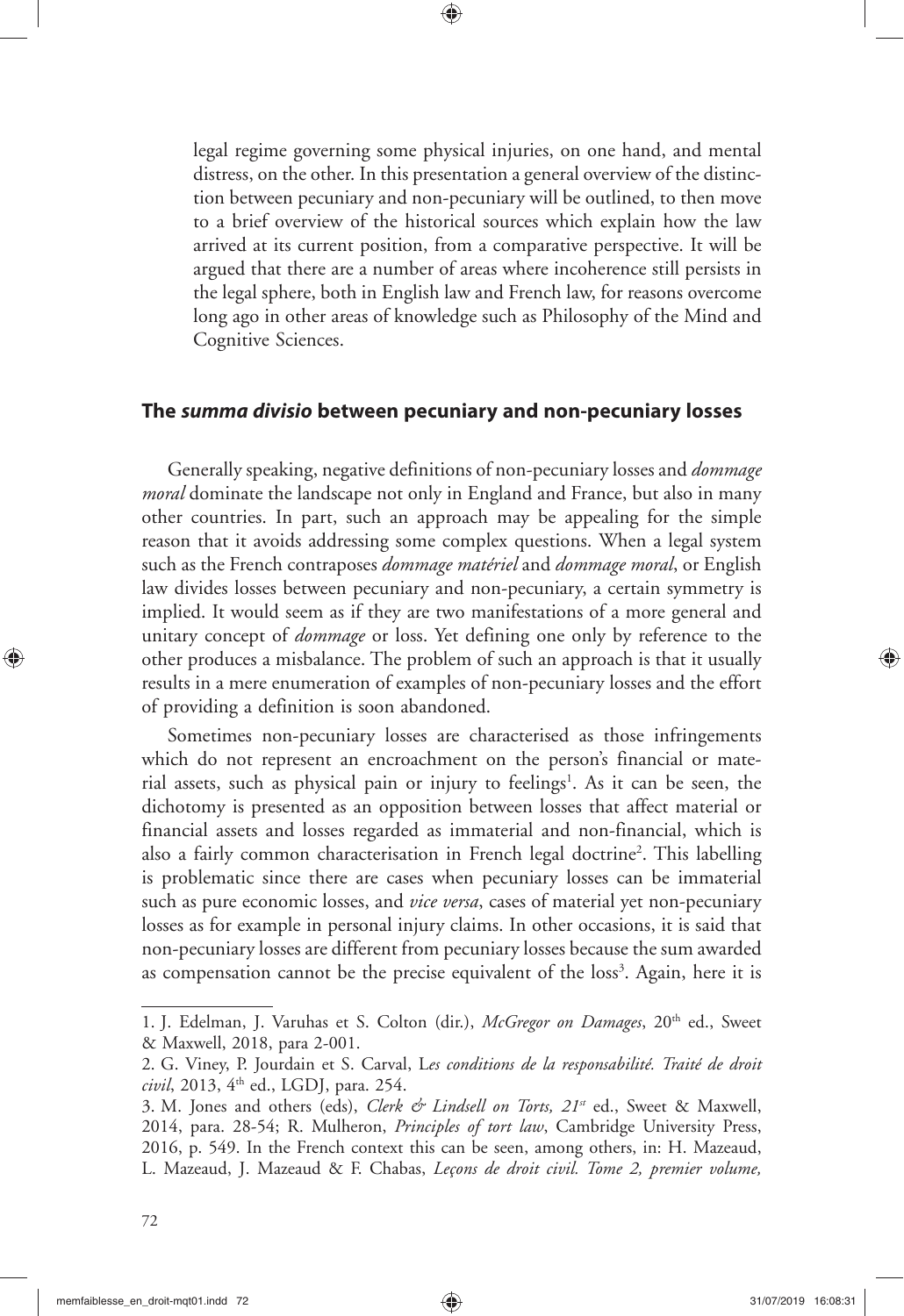possible to spot a recurrent argument which confuses the nature of the loss and the way it is measured, because even the process of assessing pecuniary losses can prove to be very speculative and the equivalence approximate rather than precise. It should be questioned whether this is really at the gist of the distinction between them or whether it provides any workable definition, as there are examples of pecuniary losses such as loss of future earnings which are not easy to measure. In addition to that, it is also possible to conceive remedies other than monetary compensation, as for example judicial declarations (condemnation for costs and nominal damages), restitution in kind (a judge may order a retraction of the defamatory statement), apologies, the restitution of letters which were obtained in violation of the privacy of communications, etc.<sup>4</sup> This simply stresses the fact that the nature of the loss cannot be defined by opposition to one single way of reparation.

⊕

Moreover, in legal and philosophical terms liability does not need to be grounded necessarily on economic terms, so the insistence in the possibility/ impossibility of measuring non-pecuniary losses in monetary terms really misses an important point: that people should bear the costs that their conduct imposes on others, which can be viewed from an economic perspective, but can also be analysed at a more abstract level as simply meaning that one is responsible for his or her actions<sup>5</sup>.

A further issue of great importance when mapping the current taxonomy of non-pecuniary losses in these two legal systems, is to distinguish the historical development of compensation for pain and suffering and other concrete losses, one hand, and how infringements of non-pecuniary interests have been compensated, on the other. This is so, because what legal systems regularly do is to differentiate the wrong and the concrete losses that arise from it, which can be either pecuniary or non-pecuniary. Yet a second possibility, is to make wrong and loss equivalents<sup>6</sup>. In other words, in the latter case the harm is abstract, because once the protected interest, for example in reputation, is violated that is actually the harm that has been suffered7 . This means that a historical survey of the subject has to consider these two aspects when trying to understand what a legal system is doing in a given historical period.

7. *Ibid.*

◈

*Obligations : théorie Générale*, Montchrestien, 1991, para 417; Ph. Malaurie, Ph., Aynès, L. & Ph. Stoffel-Munck, *Les Obligations*, LGDJ, 2013, para 248.

<sup>4.</sup> P.-D. Ollier et J.-P. Le Gall, "Various Damages" *in* A. Tunc (dir.), *International encyclopedia of comparative law, Torts,* vol. 11, Mohr Nijhoff, 1983, p. 87.

<sup>5.</sup> A. Ripstein, "Philosophy of Tort Law" *in* J. L. Coleman & S. J. Shapiro (dir.), *The Oxford Handbook of Jurisprudence and Philosophy of Law*, Oxford University Press, 2002, p. 661.

<sup>6.</sup> E. Descheemaeker, "Unravelling Harms in Tort Law", 2016, 132, *Law Quarterly Review*. p. 599.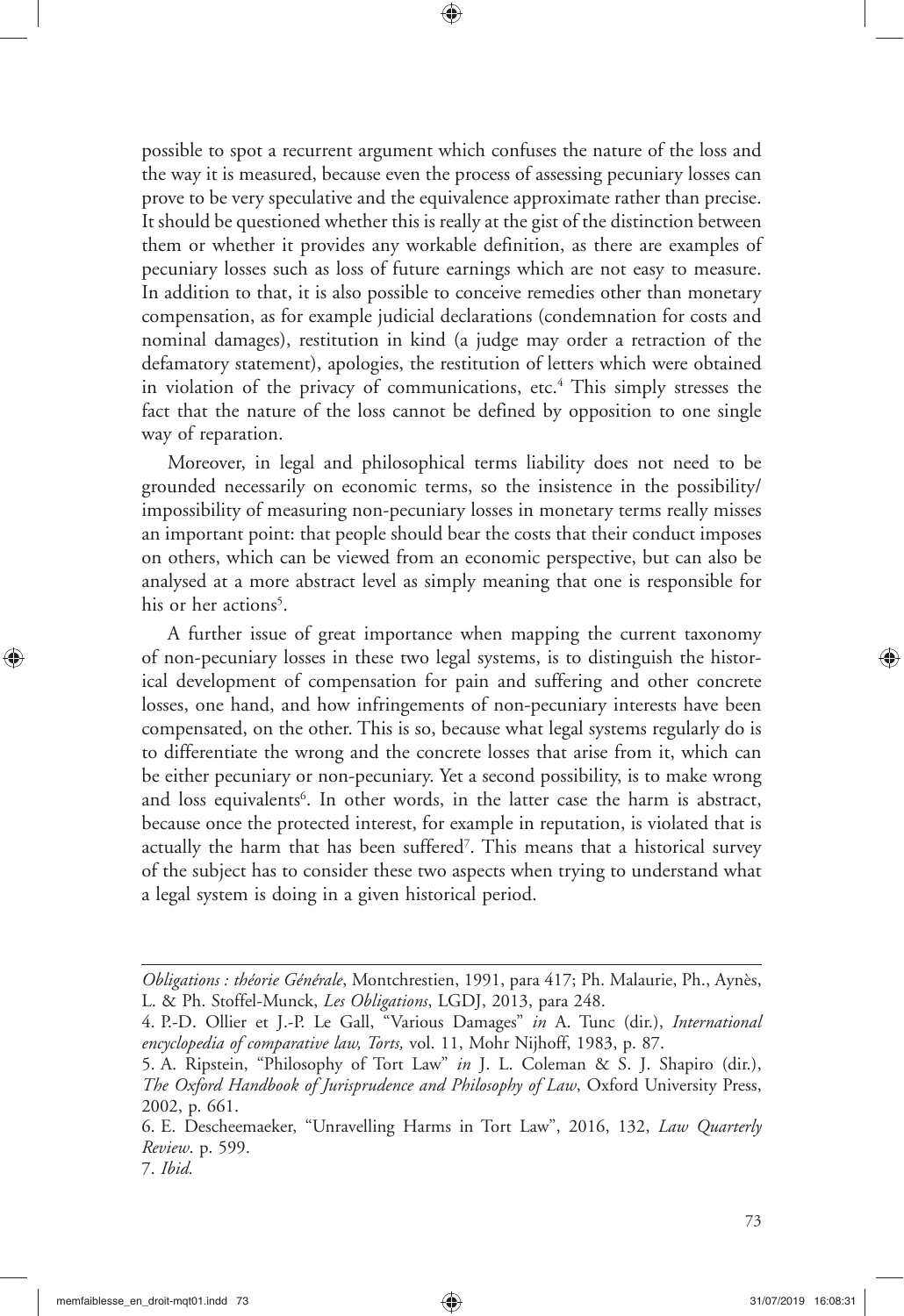# **Mental distress: from stigmatisation to its acceptance as a compensable head of non-pecuniary losses**

Mental suffering as such, has been the object of an already long history of stigmatisation. In early medieval Christianity, the concepts of *dolor*, *labor* and *sudor* were often interlinked. *Dolor* came to be regarded as feminine, and as such undesirable and associated to weakness, so that a man worthy of prise could not suffer as it was considered emasculating<sup>8</sup>. Pain associated to physical work was equally stigmatised from a social perspective, given that it was linked to slaves and subjects who worked with their hands<sup>9</sup>. Nonetheless, at least from the twelfth century onwards, this strict view of pain gives way to new forms of representations of Christ and a suffering Virgin Mary, with the images of saints showing an evolving place of pain in western culture<sup>10</sup>. According to Christian theologians, pain could be seen as a good thing as they distinguished *dolor* (bodily pain) from *tristitia* (spiritual pain or sorrow)<sup>11</sup>.

⊕

However, although there is a transition as to its social perception, in terms of compensation, it is not really possible to say that "pain and suffering" as a head of losses did fit the structure of reparation, since in any given award of damages it was not really possible to distinguish the part that belonged to physical and moral suffering, from the part of the award that corresponded to medical costs and other economic losses $12$ . In that sense, suffering as a stand-alone claim was clearly not accepted. In other terms, even though its strict rejection was nuanced, it cannot be said the same regarding its capability of claiming it in court.

While not unavoidable, standard treatises in France, England or Germany often restrict the historical inquiry to the first express mentions of *dommage moral*, consideration of pain and suffering, or mentions to *Schmerzengeld*. This

◈

<sup>8.</sup> In this cultural framework, God's cursing of Adam and Eve resulted in the former being confined to toil and sweat, while the latter was condemned to the pains of childbirth. See: P. Dauzat, "Regards médicaux sur la douleur : histoire d'un déni", 2007, 1, *Psycho-Oncologie*, p. 72.

<sup>9.</sup> *Ibid.*

<sup>10.</sup> *Ibid.*

<sup>11.</sup> Thomas Aquinas I-II, Q. 35, Art 2., 1º Objection: "It would seem that sorrow is not pain. For Augustine says (*De Civ. Dei* xiv, 7) that *pain is used to express bodily suffering*. But sorrow is used more in reference to the soul. Therefore sorrow is not pain." The idea that sorrow can be virtuous is expressed with clarity by Thomas Aquinas I-II, Q. 39, Art. 2, when he argues that "… insofar as sorrow is good, it can be a virtuous good. For it has been said above that sorrow is a good inasmuch as it denotes perception and rejection of evil."

<sup>12.</sup> J.-M. Carbasse et B. Auzary-Schmaltz, "La douleur et sa réparation dans les registres du Parlament médiéval (x11<sup>e</sup>-x1v<sup>e</sup> siécles)" *in* B. Durand, J. Poirier et J.-P. Royer (dir.), *La douleur et le droit*, Presses universitaires de France, 1997, p. 435.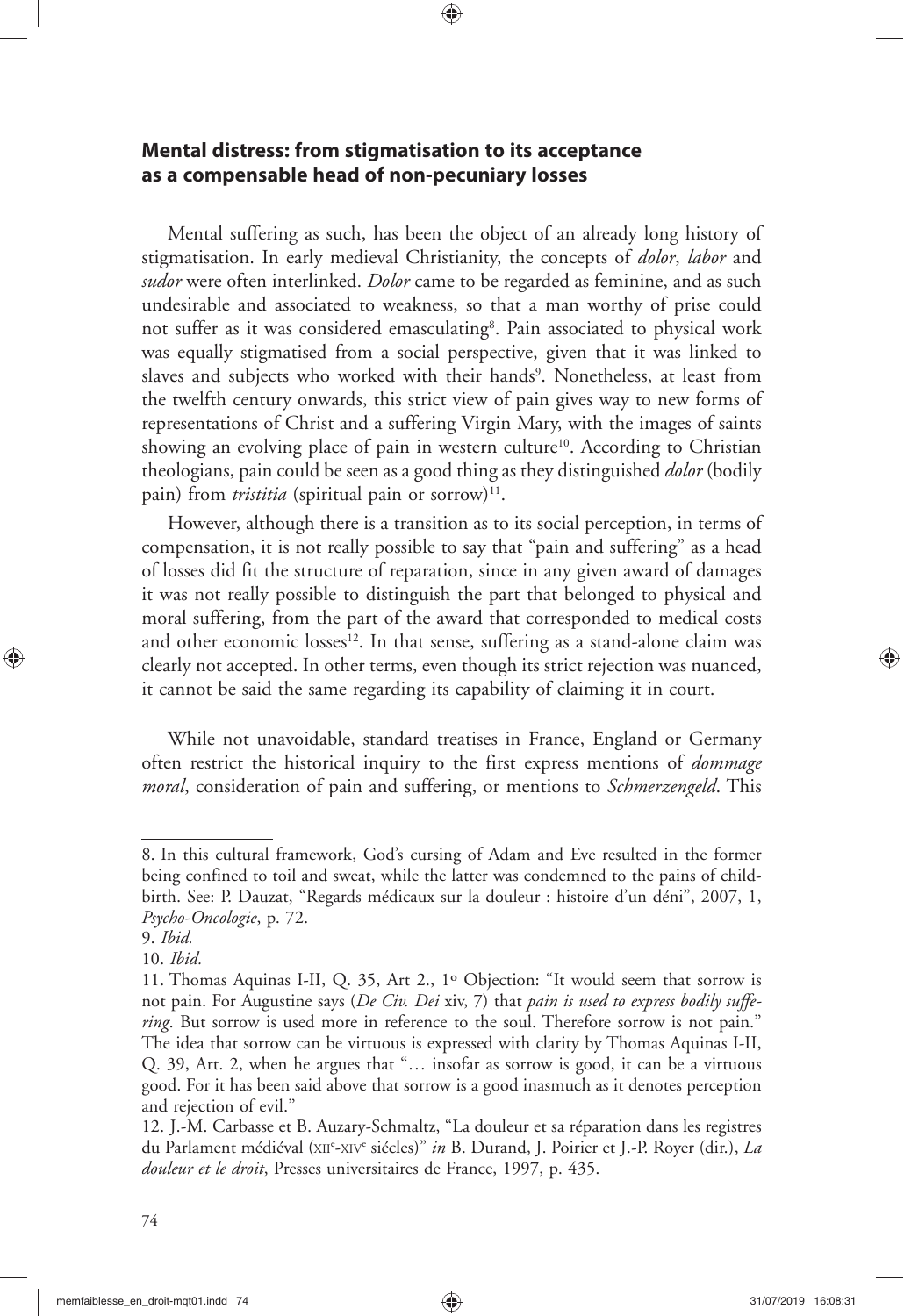often obscures the fact that the medieval schools of thought show reciprocal influences and are interlinked in many ways. A further complication arises from a very strictly legalistic approach, which over-represents the importance of Roman law by almost completely ignoring the relevance and power exercised by Catholic Moral Theology during the Middle Ages<sup>13</sup>. The study of Salamantine scholarship is important not only from the perspective of the civil law tradition, but also from a common law perspective, since it exercised great influence in the shaping of modern European ideas of law and morality as it developed as an important place of a global network<sup>14</sup>.

⊕

Amongst the theologians, it is said that the first to treat the issue of compensation for pain and suffering would have been the Scottish theologian Duns Scotus (c. 1266-1308)<sup>15</sup>. Alternatively it has also been argued that the notion of compensation for pain and suffering appeared with the Glossators in the context of the methods of assessment of damages regarding verbal insults and "real insults" (physical injuries) by requiring the claimant to use forms such as "I would have preferred to lose such amount of money than to experience this injury"<sup>16</sup>. Lastly, there is another trend of authors who, according to Otte, wrongly think that the compensatory award for pain and suffering was shaped first during the fifteenth or sixteenth century<sup>17</sup>. He argues that the idea of damages for pain and suffering as a form of compensation was already known during the high scholasticism (thirteenth and fourteenth centuries) and it is possible to see it for cases of injury to the body,<sup>18</sup> freedom,<sup>19</sup> honour,<sup>20</sup> and reputation<sup>21</sup>.

<sup>13.</sup> The doctrine of restitution was not only contained in legal and scholarly books but also had a place in confessional manuals which is relevant because believers were required to confess at least once a year. Roman law and its restrictive view that the body of the freemen could not be estimated in money was not followed by a good part of the theologians, which meant that the wrongdoer was liable for *placatio lesi* even more importantly than for pecuniary losses, since it was necessary for salvation.

<sup>14.</sup> T. Duve, M. Lutz-Bachmann, C. Birr, A. Niederberger, *The School of Salamanca: A Digital Collection of Sources and a Dictionary of its Juridical-Political Language The Basic Objectives and Structure of a Research Project CITA 3*, p. 3.

<sup>15.</sup> He wrote that in case of mutilation the reparation had to respond not only to the material damage caused by the injury (inability to work, medical costs) for which he made reference to cannon law (Decrees of Gregory IX), but also to *placatio* and *consolatio* of the victim as the desolation following the mutilation would be perpetual. According to the theory of restitution of moral philosophers one should not receive more that the necessary to restore the *aequalitas* between the parties, yet pecuniary awards often exceeded the material losses of the victim.

<sup>16.</sup> R. Feenstra, "Réparation du dommage et prix de la douleur chez les auteurs du droit savant, du droit naturel et du droit romano-hollandais", *in* B. Durand, J. Poirier and J.-P. Royer (dir.), *op. cit.,* p. 412.

<sup>17.</sup> G. Otte, *Das Privatrecht bei Francisco de Vitoria*, Böhlau, 1964, p. 71.

<sup>18.</sup> F. de Vitoria, *Comentarios a la Secunda Secundae de Santo Tomas. T. III,* (Vicente Beltrán de Heredia ed, 1934) q. 62 a. 2. n 8. Vitoria expressly answers the question of whether restitution has to be made in cases of bodily injury. He answers positively by saying that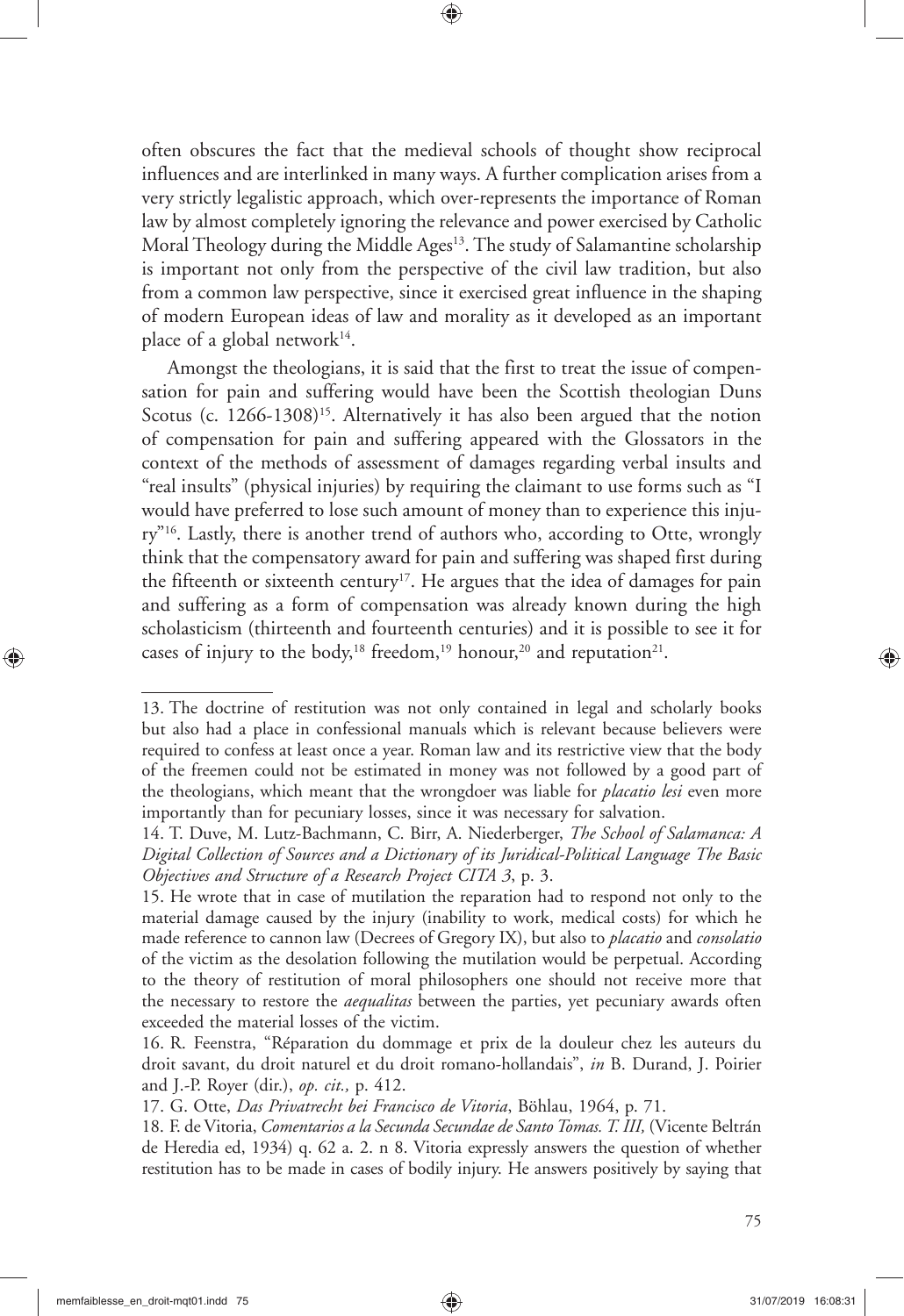An additional observation that arises from the treatment that all the above-mentioned theologians give to the issue of compensation is that there is a more general development of the concept of money. The scholastic theologians also discussed a great deal the issue of usury. This is relevant because Aristotle's approach to usury considered a life of sustained by "money-making" as opposed to the purpose of a "good life", which also holds true for the beginnings of Christianity and its suspicion of money<sup>22</sup>. However, in the context of medieval scholastics great consideration was given to how money was being used<sup>23</sup>. For them, money was not only a measure useful to value things, but they also knew it was a social creation and were perceptive regarding the problems it presents with respect to justice.<sup>24</sup> This is certainly important regarding non-pecuniary losses, because it is possible that among other factors, this development of the concept of money and its functions in achieving justice ultimately allowed a departure from the more orthodox approach contained in the Digest, for example regarding the compensation of physical injuries.

⊕

In any case, the same is difficult to translate to emotional disturbances, as the medieval image of these was to attribute them to the presence of evil spirits or some sort of divine punishment for sins<sup>25</sup>.

In the French context, from the eleventh century claimants would typically receive a *compositio* which was a transaction where the family of the victim renounced to exercise their right to vengeance, for a sufficient amount of money<sup>26</sup>. Around the fourteenth century it is possible to see that the creation of the *Ministère Public* representing the public interest, would determine the clear differentiation between *rétribution* and *réparation*<sup>27</sup>. However, the development

◈

<sup>&</sup>quot;*(…) non solum debet solvere expensas et sumptum cum medico et chirurgico, si fuit laesus, sed etiam infirmo debet fieri recompensatio, ita quod injuriae est facienda recomensatio."* 19. *Ibid.,* q. 62 a. 3 n 2.

<sup>20.</sup> *Ibid.,* q. 62 a. 2 n 29.

<sup>21.</sup> *Ibid.,* q. 62 a. 6 n 14. In this specific question, Vitoria argues that even though reputation is generally speaking more valuable than temporal things, it is not always the case. No doubt a true exposition of the dominant position in that time, he regards some men and women as lower in the social hierarchy, which makes him say that for them it is right to be compensated in money, because temporal things are more valuable than their reputation. He says (intercalating Spanish) that "*la fama de un aguador no es tanto ni vale tanto como mil ducados*" which leads him to the conclusion that it is proper to compensate it. 22. D. Alonso-Lasheras, *Luis de Molina's De Iustitia et Iure: Justice as Virtue in an Economic Context*, Brill, 2011, p. 210.

<sup>23.</sup> *Ibid.*

<sup>24.</sup> *Ibid.*

<sup>25.</sup> H. Teff, *Causing Psychiatric and Emotional Harm: Reshaping the Boundaries of Legal Liability*, – Hart Publishing, 2009, p. 13.

<sup>26.</sup> Y. Bongert, "Rétribution et Réparation Dans l'ancien Droit Français", *Études d'Histoire du Droit Médieval en souvenir de Josette Metman*, vol. 45, Éditions Universitaires de Dijon, 1988, p. 61.

<sup>27.</sup> *Ibid.*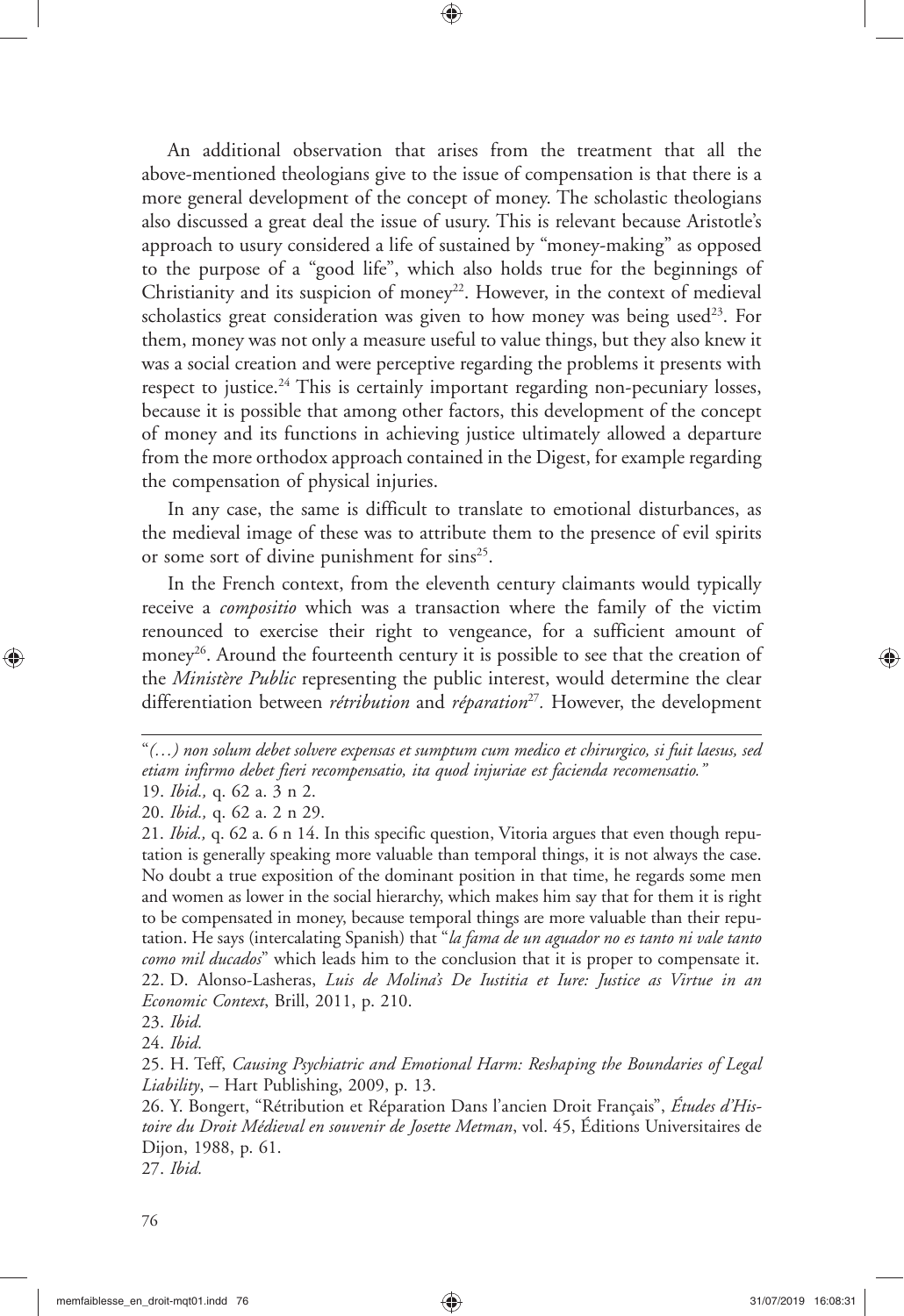of an autonomous concept of *réparation* was not enought to establish a general principle for compensation of bodily injury, since it dealt mainly with material losses<sup>28</sup>. Its compensation developed later, linked to the emergence of a general principle of compensation for fault, as exposed by Grotius, and Domat in France<sup>29</sup>.

⊕

In Grotius' work *De Iure Belli ac Pacis* there is a passage in which he basically repeats the position of the Digest.

"One who has maimed another will in like manner be liable for the expenses, and for the estimated value of the decrease in earning power of the one who has been maimed. But, as in the instance mentioned above, **the life, so here the scars, are not susceptible of valuation in the case**  of the freeman. The same should be said for false imprisonment."<sup>30</sup> (emphasis mine)

Interestingly in its *Jurisprudence of Holland* he nuanced his previous position regarding personal injury stating that "Pain and bodily disfigurement, though properly speaking incapable of compensation, are assessed in a sum of money, if such is demanded"31. This shift in his views can be seen as influenced by the theologians from the School of Salamanca, and specially Domingo de Soto, because even though Soto is not expressly cited in this paragraph, he was cited dozens of times before in the same book and because it is clear that his position there is a departure from D.9,  $3, 7^{32}$ .

In a strict sense, he followed Roman law by saying that pain and deformation cannot be repaired, but he makes a concession which is more according to his own times, and probably inspired by Soto. In both authors, this kind of compensation seems possible, however discouraged. This point is relevant since Grotius divides clearly the punitive sphere from the compensatory one in terms of the act itself and the effects of the act and also because it shows a more contemporary view as to the functions of money.

The influence of Grotius can also be clearly seen in the seventeenth century, especially in the works of Samuel Pufendorf who states that money is not really valuing a lost limb, but it's actually intended to make good the mutilation as far as possible<sup>33</sup>. But even though it is well known that natural law strongly influ-

◈

<sup>28.</sup> S. Porchy-Simon, "Brève histoire du droit de la réparation du dommage corporel", *Gaz. Pal., Rec.* 2011, coll. p. 1291.

<sup>29.</sup> *Ibid.*

<sup>30.</sup> H. Grotius and S. Neff, *Hugo Grotius on the Law of War and Peace*, Cambridge University Press, 2012, B. II Ch. 17 N. 14.

<sup>31.</sup> H. Grotius, *The Jurisprudence of Holland*, vol. 1, Clarendon Press, 1926.

<sup>32.</sup> R. Feenstra, *op cit*., p. 416.

<sup>33.</sup> S. Pufendorf, *De Jure Naturae et Gentium Libri Octo*, Clarendon Press, 1934. Book III, Chapter I Para 8, last part: "But it should be carefully noted, in connexion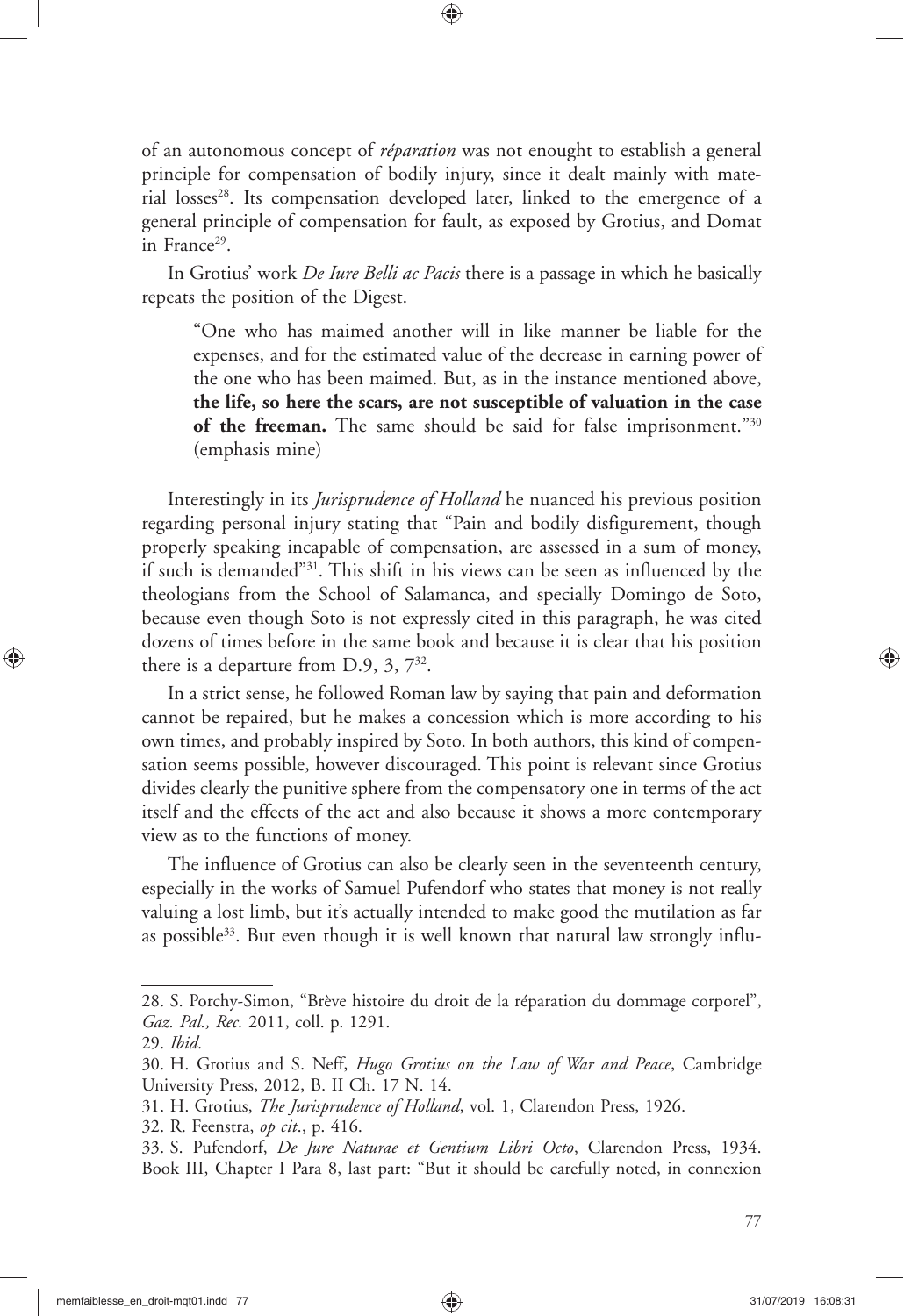enced later writers such as Blackstone in England<sup>34</sup>, and Jean Domat in France, it is difficult to assess to what extent this was so regarding non-pecuniary losses. Nevertheless, it is clear that this discussion in the context of restitution were in the line of loosening the strict rule of Roman law.

⊕

However, even though Domat was strongly influenced by the ideas of Natural Law, he restricted his discussion on *dommages* and *intérets* only to pecuniary losses.<sup>35</sup> It has been argued that partly because of this, during the codification process, the original Natural Law idea of an overarching principle that included material and immaterial harm was forgotten<sup>36</sup>. The French Civil Code of 1804 code was eminently a code of property, and even though his first book has the title "Of persons", it really does not deal with more than nationality, civil status, marriage and filiation, with the term "personality" not appearing anywhere<sup>37</sup>. The question of non-pecuniary losses was also ignored, which left the development of *préjudice moral* to the courts, only becoming recognised as a head of losses in  $1833^{38}$ .

As for the different heads of damages, they began to be distinguished from one another around the 1950s<sup>39</sup>. In 1956 the Court of Appeal of Paris ruled that compensation would be awarded for the moral loss and the unpleasantness (*désagrément*) experienced by the victim, along with the incapacity and the physical suffering which rapidly evolved into an autonomous head of losses called *préjudice d'agrément* intended to compensate the loss of life's worldly satisfactions as well as those of social or sportive order $40$ .

The alleged novelty of this sort of compensation can be seen in a series of wellknown authors that during the early and mid-twentieth century bitterly regretted

◈

with compensation for mutilation, that the limb itself is not appraised and valued, since it is a thing not to be measured in terms of money, but the loss that arises from the impaired or lost use of the limb, is made good, with consideration of different times, men and faculties. When the judge is taking cognizanse of these considerations, he must compare the different members, with an eye both to their uses and the pain involved in each". *Boecler, on Grotius, Bk. II, chap. I, para 6*'.

<sup>34.</sup> Blackstone was influenced by Grotius, Pufendorf and other Dutch and German authors. See: T. Scrutton, *The influence of the Roman law on the law of England: Being the Yorke prize essay of the University of Cambridge for the year 1884*, 1885, p. 143.

<sup>35.</sup> N. Jansen, "Trapped in Categories: On the History of Compensation for Immaterial Damages in European Contract Law" *in* V. Palmer (dir.), *The recovery of non-pecuniary loss in European contract law*, Cambridge University Press 2015, p. 37. 36. *Ibid.*

<sup>37.</sup> H. Beverley-Smith, A. Ohly et A. Lucas-Schloetter, *Privacy, Property and Personality: Civil Law Perspectives on Commercial Appropriation*, Cambridge University Press, 2005, p. 147.

<sup>38.</sup> Cour de cassation, Chambres réunies, June 25, 1833. S. 1833, 1, 458, concl. proc. gén. Dupin.

<sup>39.</sup> J. Knetsch, "La désintégration du préjudice Moral", *Recueil Dalloz*, 2015, p. 443. 40. *Ibid.*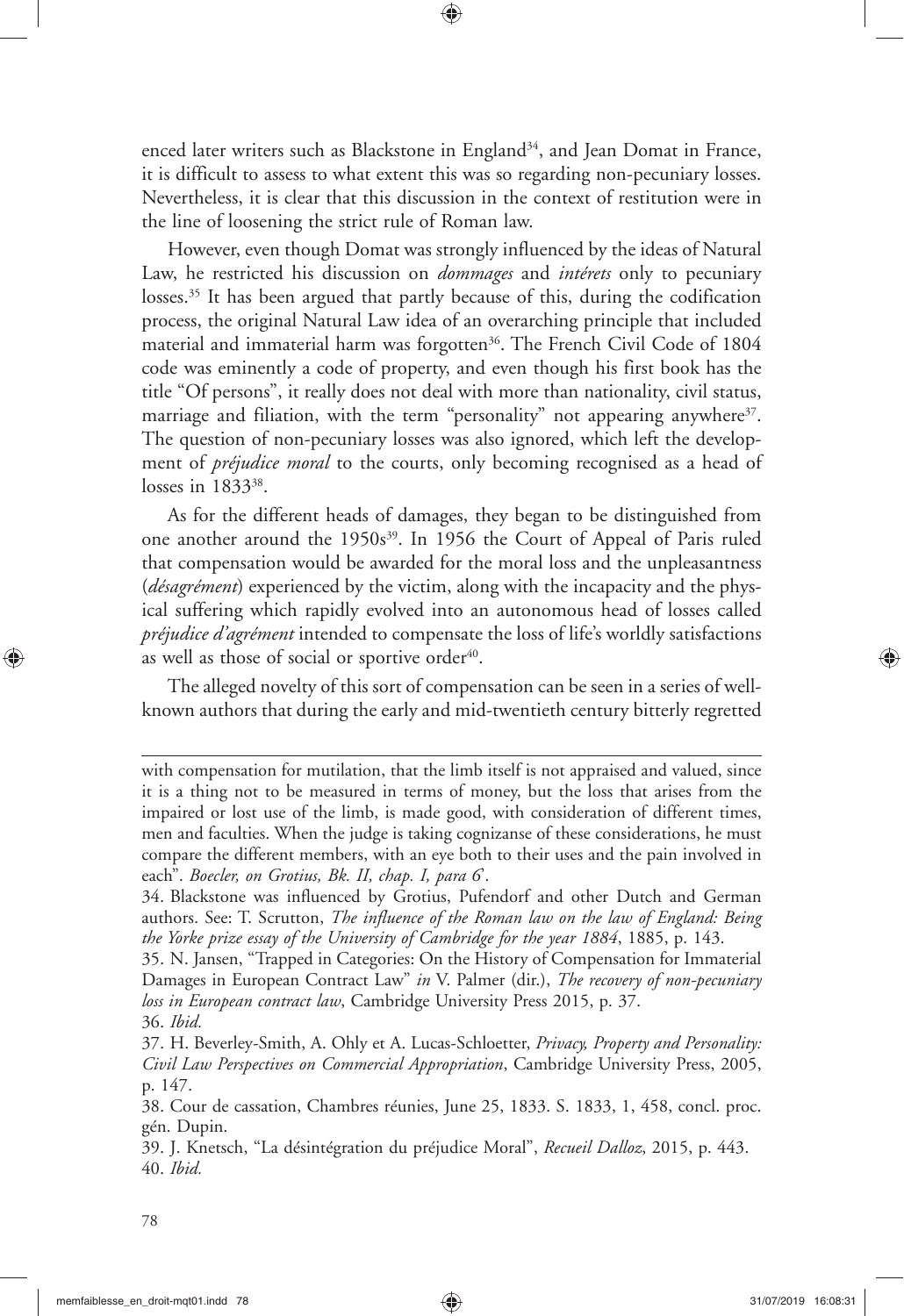the acceptance of *dommage moral* as something completely new and by qualifying it as an "americanization of the human person"41, a form of "commercialization of pain<sup>"42</sup>, or as a "condemnable moral damage"<sup>43</sup>.

⊕

In England, at the beginning of the nineteenth century the situation is not radically different. At the level of compensation for pain and suffering, the approach was still quite restrictive. Direct victims of train accidents frequently suffered from trauma after the incident, which could comprise pain, memory losses and other episodes of distress that would result in an inability to work $44$ . Rail companies met these forms of distress with scepticism, which is in line with an already long history of stigmatisation of mental suffering, and which at that time was still regarded as self-indulgent, frivolous and as containing something intrinsically fraudulent which made these claims an example of the ills of litigation process in general $45$ .

This approach was expressed with clarity by Chief Baron Pollock in a case dealing with the compensation of the injuries as a consequence of a railway accident, where he argues that it is unmanly to make such claims<sup>46</sup>. Here again, the "unmanly" nature of claims for pain and suffering shows that it was still regarded as something reserved to women, which is by definition derogative, since they were viewed as the "weaker sex".

If there was reticence to accept this form of compensation regarding direct victims, it was also the case of indirect victims such as relatives of the claimant. This restrictive approach towards losses other than pecuniary can be seen in the case of *Blake v The Midland Railway Company*47 which rules that:

"… the jury, in estimating damages, cannot take into consideration mental suffering or loss of society, but must give compensation for pecuniary loss only."48

◈

<sup>41.</sup> L. Josserand, "La personne humaine dans le commerce juridique", *D.H*., 1932 1.

<sup>42.</sup> G. Ripert, "Le prix de la douleur", *D.* 1948, chron., p. 1.

<sup>43.</sup> P. Esmein, "La commercialisation du dommage moral", *D.* 1954, chron., p. 113.

<sup>44.</sup> M. Lobban, "Personal Injuries" *in* W. Cornish and others, *The Oxford History of the Laws of England: Volume XII: 1820–1914 Private Law*, Oxford University Press, 2010, p. 992.

<sup>45.</sup> H. Teff, *Causing Psychiatric and Emotional Harm: Reshaping the Boundaries of Legal Liability*, Hart Publishing, 2009, p. 14.

<sup>46. (1854) 10</sup> Exch 45, 26 Eng. L. & Eq. R. 438. "A jury most certainly have a right to give *compensation for bodily suffering* unintentionally inflicted, and I never fail to tell them so. But when I was at the bar, I never made a claim in respect of it, for I look on it not so much as a means of compensating the injured person as of damaging the opposite party. *In my personal judgment, it is an unmanly thing to make such a claim. Such injuries are part of the ills of life, of which every man ought to take his share.*" (emphasis added)

<sup>47. [1852] 118</sup> ER 35.

<sup>48. [1852] 118</sup> ER 35 at [93].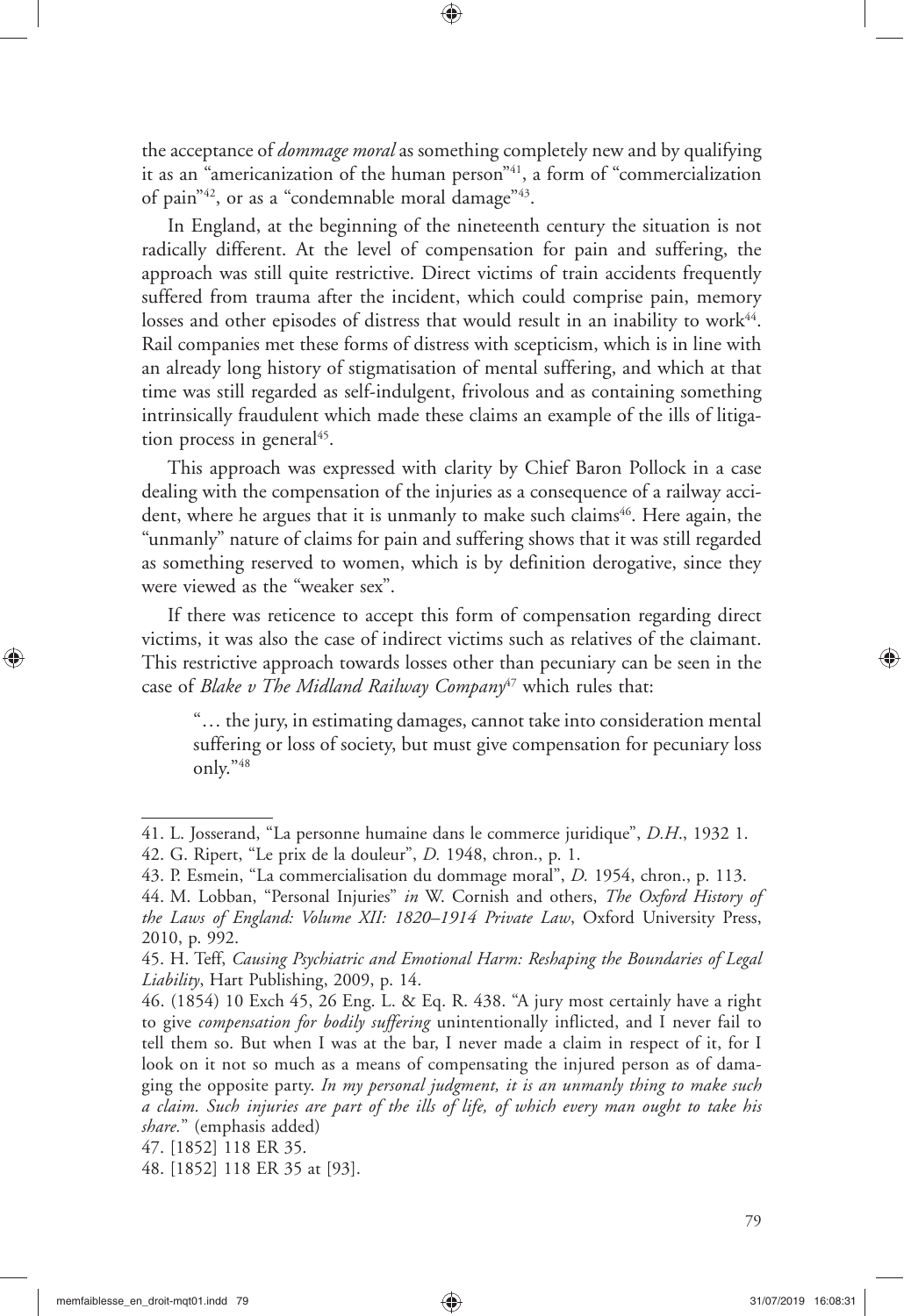There are many other cases which ground such restriction in suspicions of the authenticity of claims for pain and suffering. Such position is found in *Duckworth v Johnson*<sup>49</sup> where a father claimed damages after his fourteen-yearold son was killed of a fall in consequence of the defendant's negligence. In this case, again it was Pollock, C. B. who stated that:

⊕

"(…) It appears to me that it was intended by the Act to give compensation for damage sustained, and not to enable persons to sue in respect of *some imaginary damage*, and so punish those who are guilty of negligence by making them pay costs."50 (emphasis added)

These cases are interesting because even though compensation is not granted for mental distress which is seen as "imaginary", it clearly draws a line between pecuniary losses and "mental suffering" which shows an emergence of the contraposition of these two realms and a trend towards the consolidation of the *summa divisio* of all losses.

# **Contemporary developments of the theory of the mind and cognitive science. A legal perspective**

As mentioned before, there are many authors that still subdivide pain in physical pain and psychological pain, as well as physical injury from psychiatric injury. Among other reasons, this might be the case of a persistent dualism Body/Mind in the legal field which has been overcome in philosophy. If we accept that consciousness is a feature of the brain, then it is necessarily also a part of the physical world. Searle points out that this problem originates because the whole mental/physical vocabulary is designed to make an absolute opposition between two allegedly different realms<sup>51</sup>. In a Cartesian sense, "mental" is defined as qualitative, subjective, first personal and consequently, immaterial<sup>52</sup>. By opposition, physical is defined as quantitative, objective, third personal and material<sup>53</sup>. It is possible to see that this is precisely the logic subjacent to the French distinction between moral and material losses and is fairly similar in English law. One possible explanation is that the philosophical background and the influence of the Cartesian way of thinking is still persistent in both of legal communities.

◈

<sup>49. [1859] 4</sup> H&N 653. 157 E.R. 997.

<sup>50. [1859] 4</sup> H&N 653 at [657]. The passing of the mentioned Lord Campbell's Act is important since it allowed the relatives of persons killed in accidents to claim compensation, but the courts sustained it was only pecuniary one.

<sup>51.</sup> J. Searle, *Mind: A Brief Introduction*, Oxford University Press, 2005, p. 115.

<sup>52.</sup> *Ibid.*, p. 118.

<sup>53.</sup> *Ibid.*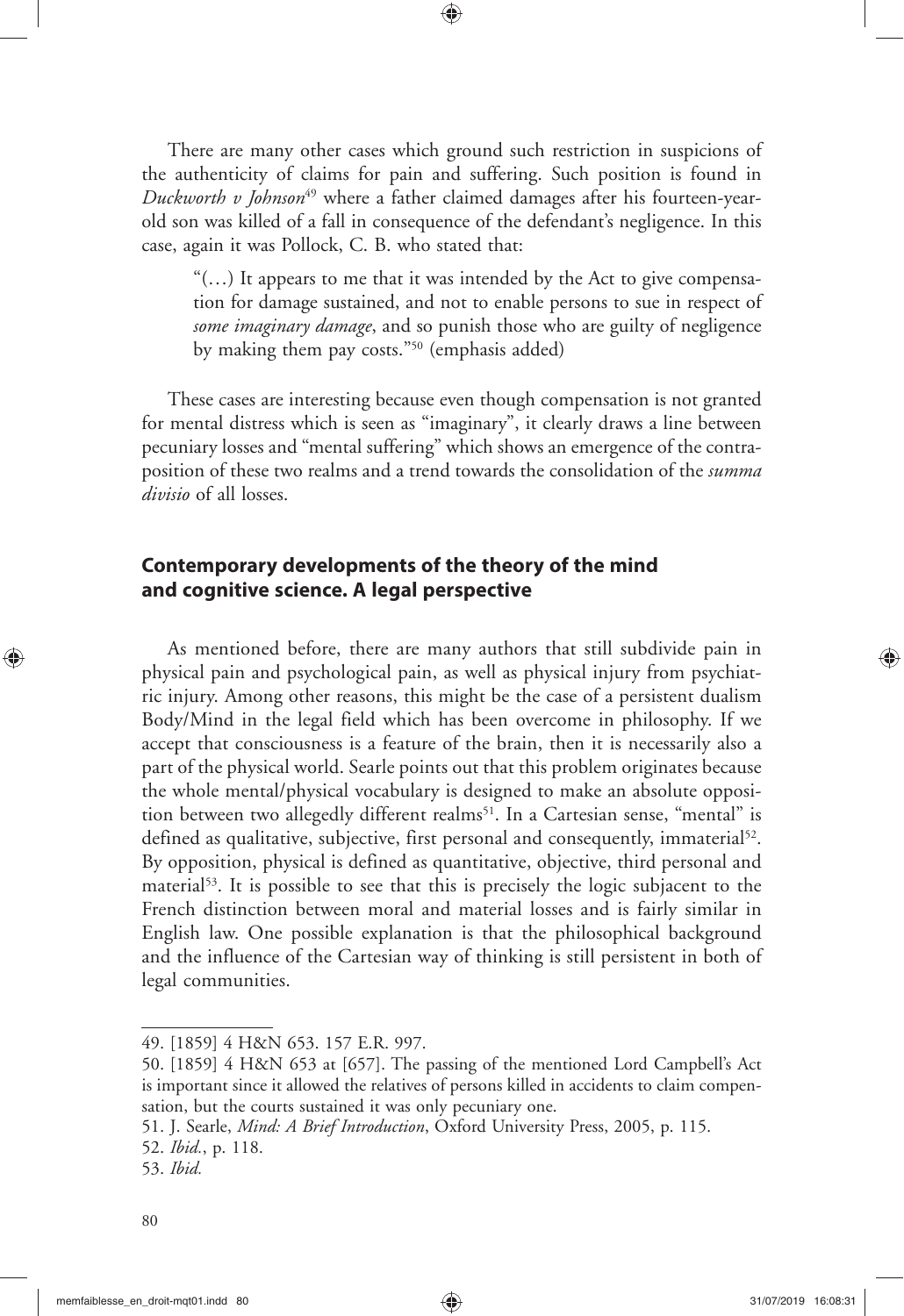| Mental                                          | Physical                                            |
|-------------------------------------------------|-----------------------------------------------------|
| Subjective                                      | Objective                                           |
| Qualitative                                     | Quantitative                                        |
| Intentional                                     | Nonintentional                                      |
| Not spatially located & nonextended<br>in space | Spatially located & spatially extended              |
| Not explainable by physical processes           | Causally explainable by microphysics                |
| Incapable of acting causally<br>on the physical | Acts causally and as a system<br>is causally closed |

The traditional approach to this kind of dualism has been characterized as follows:54

⊕

As it can be seen, some of the troubles in the legal field come from the idea of immateriality which seems to be translated automatically to mental processes. This is not strictly true. While it is possible to say that some forms of economic losses are indeed immaterial, it can be regarded as obsolete from a scientific and philosophical perspective to keep talking of mental states as immaterial. They are certainly intangible but the whole classificatory notion of things one can or cannot touch may well be meaningless in terms of compensation. The problem is not the concept of immateriality itself, as it might be useful to explain some forms of economic losses, but the real problem seems to be when it is applied to mental processes which cannot be scientifically conceptualized as immaterial, and it is used more in a rhetorical sense to show the inaccuracy of their measurement. The vocabulary of the non-physical mind continues to be present and has been functional to the purpose of resisting to compensate emotional harm in some cases. This allows the conclusion that it has been erected as an obstacle which justify the claim that it cannot be quantified.

If we argue that feelings are protected in an indirect way consequential upon the infringement of other interests, for instance, they will be protected if there is an injury to physical integrity, then this could not be coherent with a non-dualist perspective of the Mind/Body problem. While logically coherent, it might be a case of dualism because it is not clear at all that physical integrity and feelings are two separate interests, because feelings would belong to the sphere of the physical anyway (not in a Cartesian logic for which the concepts have been used for centuries, but in a perhaps more contemporary perspective).

In English law, a mere scratch alone could potentially be actionable, but distress which does not amount to a recognized psychiatric illness is not, as a

<sup>54.</sup> Adapted from *Ibid.*, p. 116.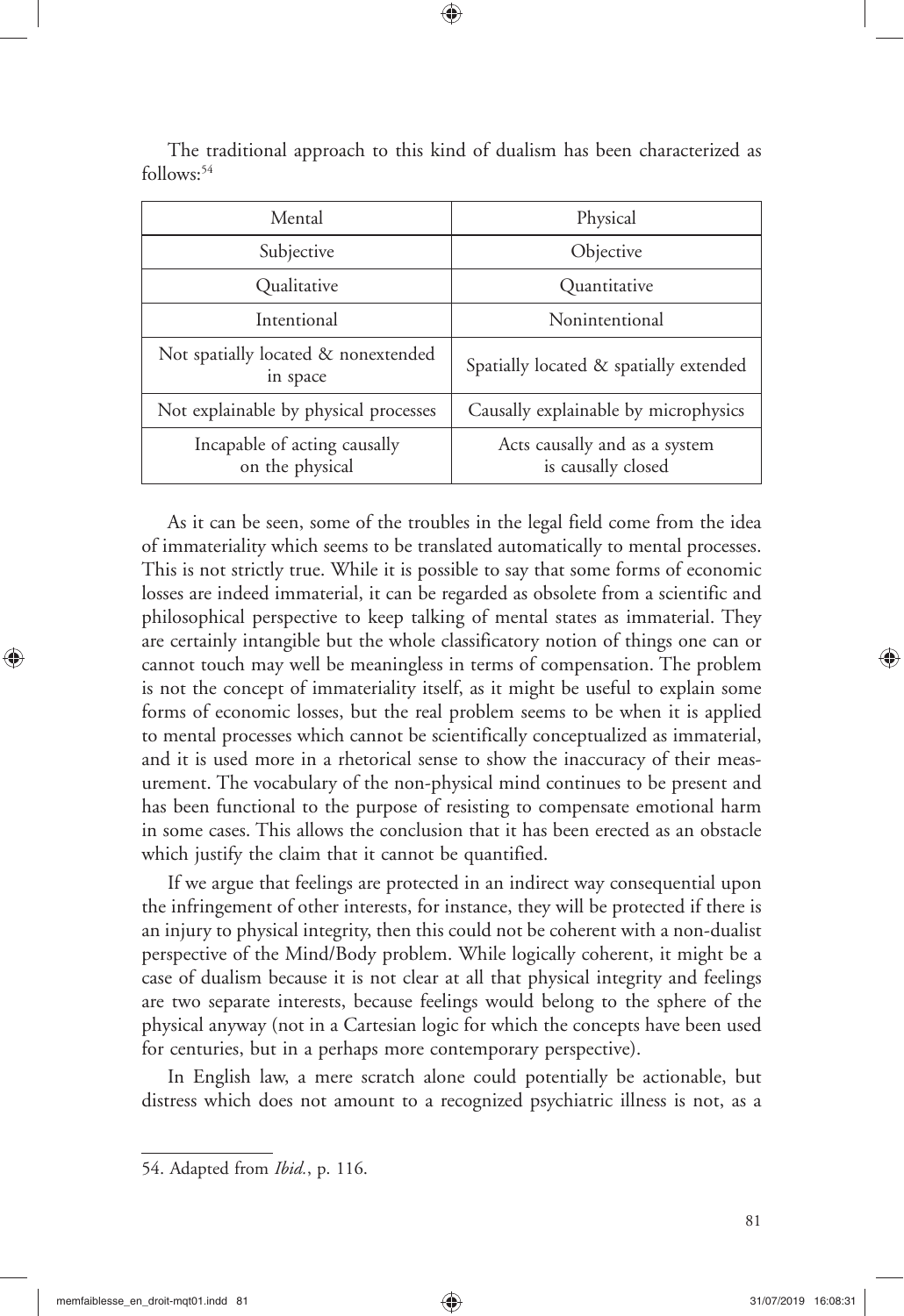standalone<sup>55</sup>. This means that while an injury to feelings considered by itself is not considered sufficient to be actionable, where liability has been already established it will be considered in torts such as defamation<sup>56</sup>.

⊕

Some distinctions between mental distress and psychiatric injury have to be made in England regarding intentional as contrasted to negligent infliction of emotional distress, the former cases falling under the *Wilkinson v Downton* tort<sup>57</sup> which preconditions are either physical injury or a recognised psychiatric injury58. This has to be contrasted with the recent development in *Rhodes v OPO*59, where Lord Neuberger with whom Lord Wilson agreed, but with whom the majority did not, argued that in cases of intentional infliction of emotional distress it should be enough to establish significant distress<sup>60</sup>. The majority insisted on the requirement of physical injury or recognised psychiatric harm<sup>61</sup>.

As seen before, this distinction between emotional distress and physical injuries, and the legal treatment given to them can be interpreted as a persistent dualism Body-Mind in the legal field which has been overcome in philosophy. If we argue that feelings are protected in an indirect way consequential upon the infringement of other interests, for instance, they will be protected if there is an injury to physical integrity, then this could not be coherent with a non-dualist

◈

58. In *Wainwright v Home Office* [2004] 2 AC 406, Lord Hoffmann did state that some people will constantly act with the intention of causing distress to others, yet that type of injury was probably not dealt appropriately by means of litigation. Later, in *Rhodes v OPO* [2015] UKSC 32 at [73] Lady Hale and Lord Toulson (with whom Lord Clarke and Lord Wilson agreed) ruled that "It is common ground that the consequence required for liability is physical harm or recognised psychiatric illness. In Wainwright v Home Office Lord Hoffmann discussed and left open (with expressions of caution) the question whether intentional causation of severe distress might be actionable, but no one in this case has suggested that it is." The *Wilkinson v Downton* tort was restated in the sense that after *Rhodes v OPO* it is sufficient that the defendant intended to cause severe distress which in fact results in recognisable illness (at [83]-[87]).

59. [2015] UKSC 32.

60. [2015] UKSC 32 at [119] "(…) there is plainly a powerful case for saying that, in relation to the instant tort, liability for distressing statements, where intent to cause distress is an essential ingredient, it should be enough for the claimant to establish that he suffered significant distress as a result of the defendant's statement. **It is not entirely easy to see why, if an intention to cause the claimant significant distress is an ingredient of the tort and is enough to establish the tort in principle, the claimant should have to establish that he suffered something more serious than significant distress before he can recover any compensation**." (emphasis mine)

61. [2015] UKSC 32 at [87] the majority rules that "a person who actually intends to cause another to suffer severe mental or emotional distress (which should not be understated) bears the risk of legal liability if the deliberately inflicted severe distress causes the other to suffer a **recognised psychiatric illness**." (emphasis mine).

<sup>55.</sup> *Ibid.*, p. 116.

<sup>56.</sup> J. Edelman and others, *op. cit.,* para 5-013.

<sup>57. [1897] 2</sup> QB 57.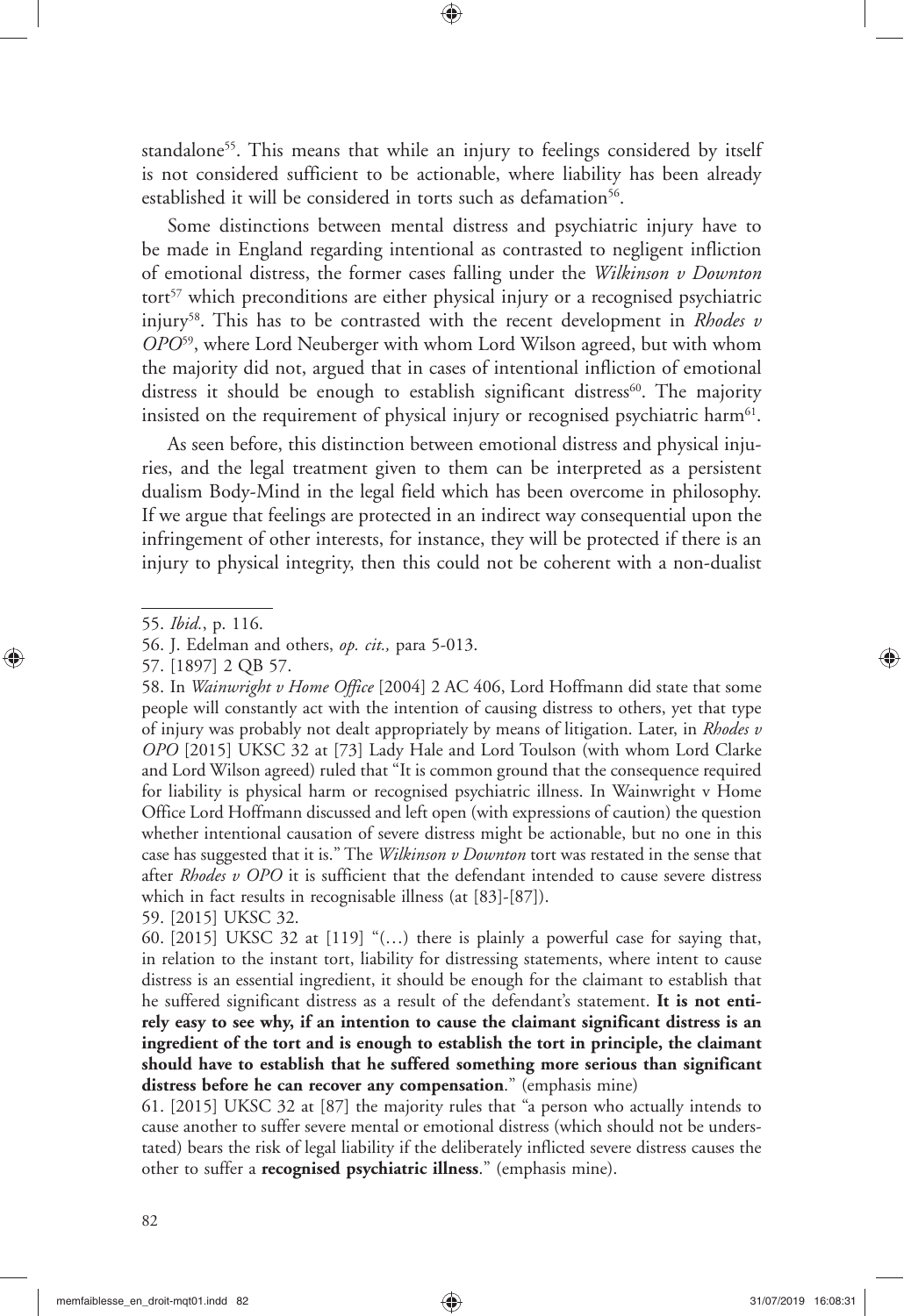perspective of the Mind-Body problem. While logically coherent, it might be a case of dualism because it is not clear at all that physical integrity and feelings are two separate interests, because feelings would belong to the sphere of the physical anyway (not in the traditional sense for which the concepts have been used for centuries, but from a perhaps more contemporary perspective).

⊕

### **Conclusions**

◈

Negative definitions of non-pecuniary losses in England, and *dommage moral* in France are at the heart of some of the asymmetries in the legal treatment given to economic and non-economic losses. While the first is considered to be material, the second category has been traditionally characterised by its allegedly immaterial quality. From a historical and comparative perspective, it is possible to see a common trend both in English and French law anchored in dualist view of the Body-Mind problem which conceives *dommage moral* or non-pecuniary losses as intrinsically immaterial. In this context, an underlying idea of weakness of the victim of some kinds of non-pecuniary losses has been shown to exist in diverse historical sources. Specifically, compensation of mental distress, has been object of a stigmatisation and comparatively recent recognition as a compensable head of losses when compared to what is perceived to belong to the "physical" or "bodily" realm of non-pecuniary losses. In the English legal system this means that there are still remnants of a differentiated treatment given to what is perceived to be a physical injury as opposed "mere" mental distress that does not amount to psychiatric injury.

As for the historical analysis of the emergence of the modern concept of non-pecuniary losses, even though the first mention of *préjudice moral* in French case law only appeared by 1833, its pedigree is much older. A trend of legal scholarship locates its origin in the Salamantine scholarship of the sixteenth century, from where it exercised great influence in the shaping of modern European ideas of the law. However, although authors such as Jean Domat were influenced to a very great extent by the ideas of Natural Law, the problematic of *dommages* and *intérêts* was confined only to pecuniary losses. Ultimately, this can be construed as one of the reasons why the later codification process ignored non-pecuniary losses as a component of those losses comprised in the general clause of liability for the damage caused.